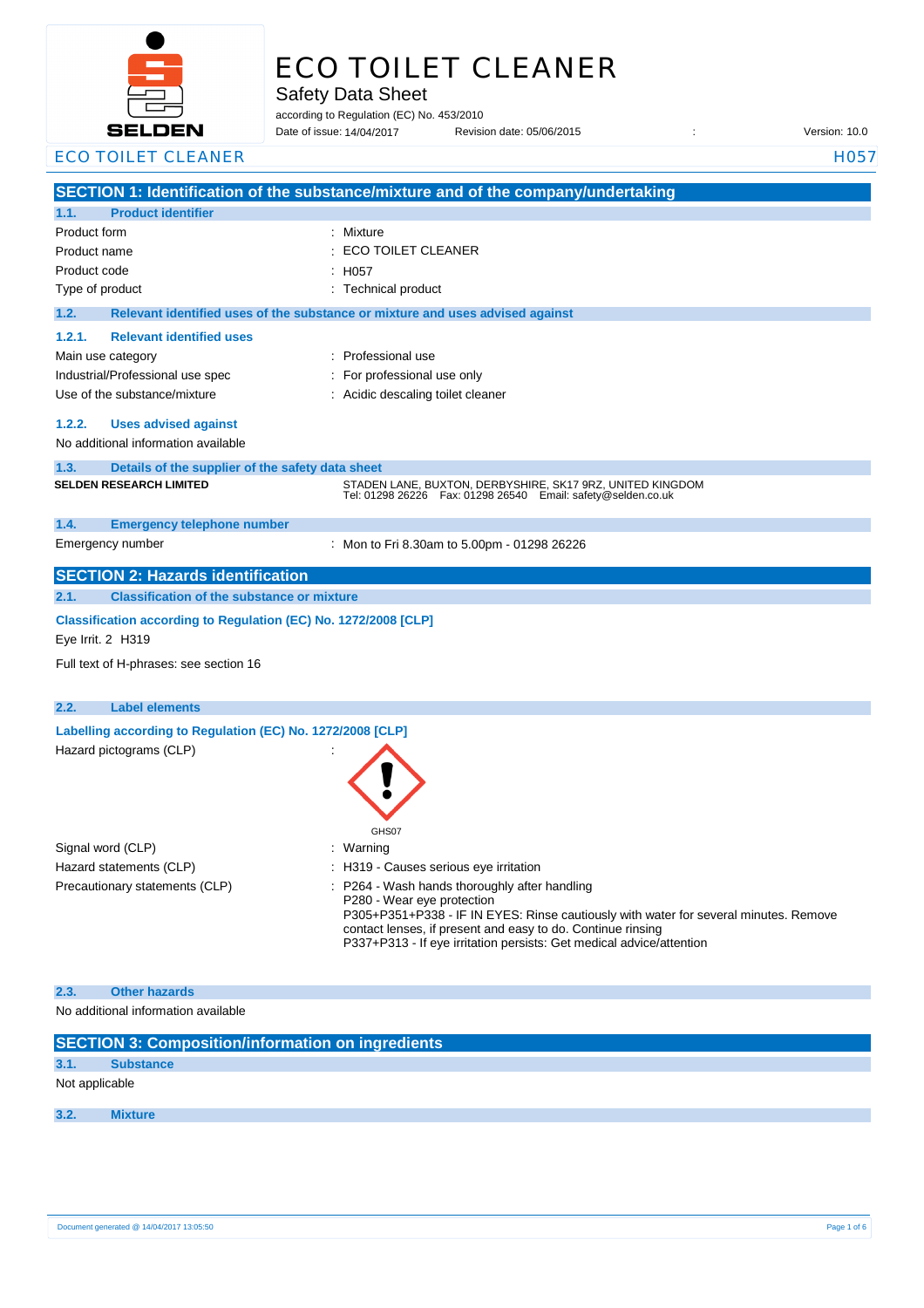## Safety Data Sheet

according to Regulation (EC) No. 453/2010

| <b>Name</b>                                                             | <b>Product identifier</b>                                                | $\frac{9}{6}$ | <b>Classification according to</b><br>Directive 67/548/EEC | <b>Classification according to</b><br><b>Regulation (EC) No.</b><br>1272/2008 [CLP] |
|-------------------------------------------------------------------------|--------------------------------------------------------------------------|---------------|------------------------------------------------------------|-------------------------------------------------------------------------------------|
| Citric acid                                                             | (CAS No) 77-92-9<br>(EC no) 201-069-1<br>(REACH-no) 01-<br>2119457026-42 | $5 - 15$      | Xi: R36                                                    | Eye Irrit. 2, H319                                                                  |
| Oxirane, 2-methyl-, polymer with oxirane,<br>mono(2-propylheptyl) ether | (CAS No) Polymer DT03                                                    | $1 - 5$       | Xn: R22<br>Xi: R41                                         | Acute Tox. 4 (Oral), H302<br>Eye Dam. 1, H318                                       |

Full text of R- and H-phrases: see section 16

| <b>SECTION 4: First aid measures</b>                                                   |                                                                                                                                                                                                 |
|----------------------------------------------------------------------------------------|-------------------------------------------------------------------------------------------------------------------------------------------------------------------------------------------------|
| <b>Description of first aid measures</b><br>4.1.                                       |                                                                                                                                                                                                 |
| First-aid measures general                                                             | : Get medical advice/attention if you feel unwell.                                                                                                                                              |
| First-aid measures after inhalation                                                    | Remove person to fresh air and keep comfortable for breathing.                                                                                                                                  |
| First-aid measures after skin contact                                                  | : Wash with plenty of soap and water.                                                                                                                                                           |
| First-aid measures after eye contact                                                   | : IF IN EYES: Rinse cautiously with water for several minutes. Remove contact lenses, if present<br>and easy to do. Continue rinsing. If eye irritation persists: Get medical advice/attention. |
| First-aid measures after ingestion                                                     | : Give nothing or a little water to drink. Get medical advice/attention if you feel unwell.                                                                                                     |
| Most important symptoms and effects, both acute and delayed<br>4.2.                    |                                                                                                                                                                                                 |
| Symptoms/injuries after inhalation                                                     | : May cause respiratory irritation.                                                                                                                                                             |
| Symptoms/injuries after skin contact                                                   | : Repeated exposure may cause skin dryness or cracking.                                                                                                                                         |
| Symptoms/injuries after eye contact                                                    | : Causes eye irritation.                                                                                                                                                                        |
| Symptoms/injuries after ingestion                                                      | : May cause a light irritation of the linings of the mouth, throat, and gastrointestinal tract.                                                                                                 |
| 4.3.                                                                                   | Indication of any immediate medical attention and special treatment needed                                                                                                                      |
| Treat symptomatically.                                                                 |                                                                                                                                                                                                 |
| <b>SECTION 5: Firefighting measures</b>                                                |                                                                                                                                                                                                 |
| 5.1.<br><b>Extinguishing media</b>                                                     |                                                                                                                                                                                                 |
| Suitable extinguishing media                                                           | : Carbon dioxide. Dry powder. Foam.                                                                                                                                                             |
| 5.2.<br>Special hazards arising from the substance or mixture                          |                                                                                                                                                                                                 |
| No additional information available                                                    |                                                                                                                                                                                                 |
| 5.3.<br><b>Advice for firefighters</b>                                                 |                                                                                                                                                                                                 |
| No additional information available                                                    |                                                                                                                                                                                                 |
| <b>SECTION 6: Accidental release measures</b>                                          |                                                                                                                                                                                                 |
|                                                                                        |                                                                                                                                                                                                 |
| 6.1.                                                                                   |                                                                                                                                                                                                 |
| Personal precautions, protective equipment and emergency procedures                    |                                                                                                                                                                                                 |
| 6.1.1.<br>For non-emergency personnel                                                  |                                                                                                                                                                                                 |
| Emergency procedures                                                                   | : Evacuate unnecessary personnel.                                                                                                                                                               |
| 6.1.2.<br>For emergency responders                                                     |                                                                                                                                                                                                 |
| Protective equipment                                                                   | : Use personal protective equipment as required.                                                                                                                                                |
| 6.2.<br><b>Environmental precautions</b>                                               |                                                                                                                                                                                                 |
| Avoid release to the environment.                                                      |                                                                                                                                                                                                 |
| 6.3.<br>Methods and material for containment and cleaning up                           |                                                                                                                                                                                                 |
| For containment                                                                        | : Collect spillage.                                                                                                                                                                             |
| Methods for cleaning up                                                                | : Soak up spills with inert solids, such as clay or diatomaceous earth as soon as possible.                                                                                                     |
| 6.4.<br><b>Reference to other sections</b>                                             |                                                                                                                                                                                                 |
|                                                                                        | For further information refer to section 8: "Exposure controls/personal protection". For further information refer to section 13.                                                               |
|                                                                                        |                                                                                                                                                                                                 |
| <b>SECTION 7: Handling and storage</b><br><b>Precautions for safe handling</b><br>7.1. |                                                                                                                                                                                                 |
| Precautions for safe handling                                                          | : Avoid contact with eyes.                                                                                                                                                                      |
| Hygiene measures                                                                       | : Do not eat, drink or smoke when using this product.                                                                                                                                           |
| 7.2.<br>Conditions for safe storage, including any incompatibilities                   |                                                                                                                                                                                                 |
| Technical measures                                                                     | : Does not require any specific or particular technical measures.                                                                                                                               |
| Storage conditions                                                                     | Keep container closed when not in use.                                                                                                                                                          |
| Incompatible products                                                                  | Oxidizing agent. Strong acids. Strong bases.                                                                                                                                                    |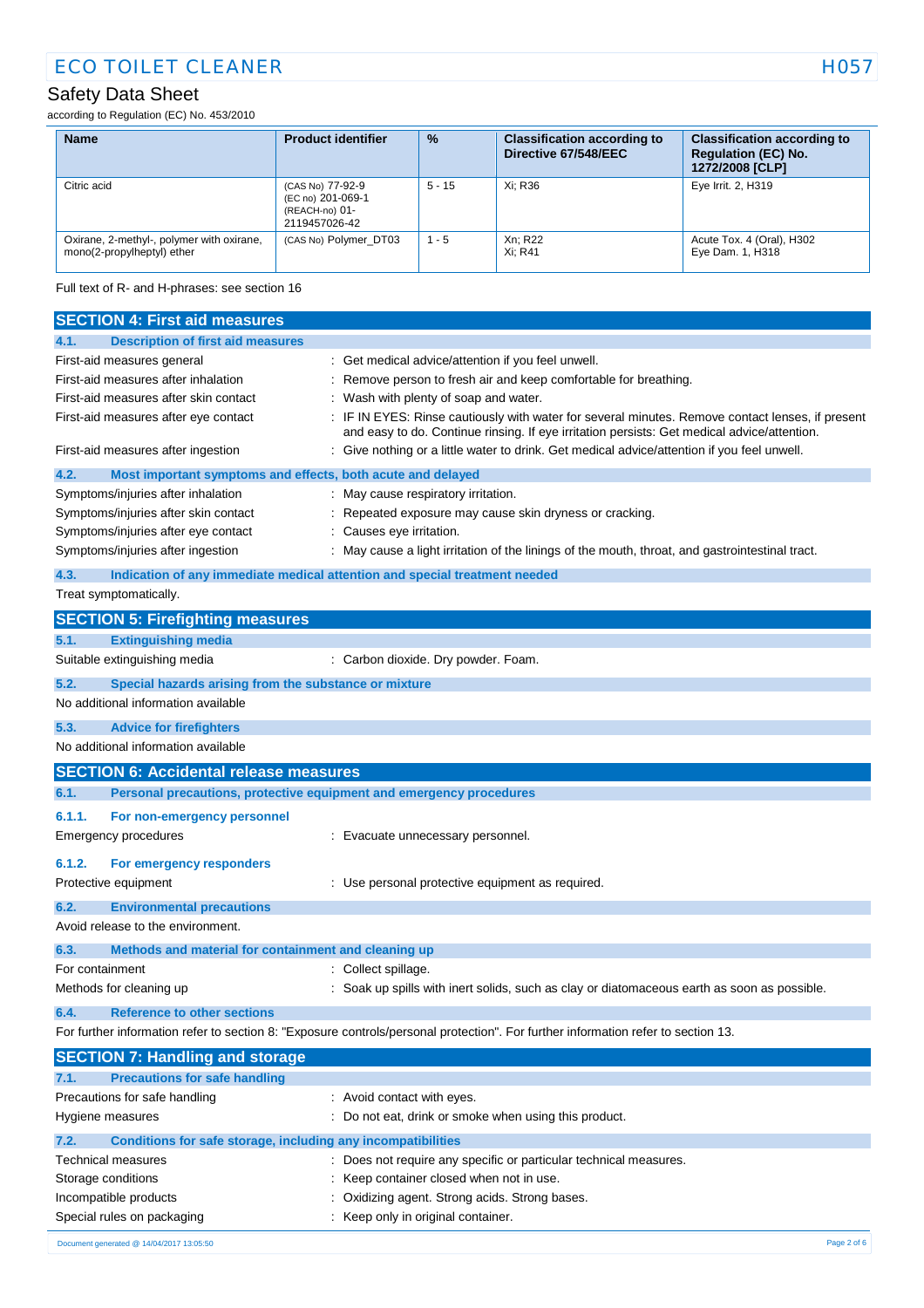# ECO TOILET CLEANER HOST

## Safety Data Sheet

according to Regulation (EC) No. 453/2010

#### **7.3. Specific end use(s)**

No additional information available

## **SECTION 8: Exposure controls/personal protection**

**SECTION 9: Physical and chemical properties**

#### **8.1. Control parameters** No additional information available

| 8.2.            | <b>Exposure controls</b>          |                                                        |
|-----------------|-----------------------------------|--------------------------------------------------------|
|                 | Materials for protective clothing | : Not required for normal conditions of use            |
| Hand protection |                                   | : In case of repeated or prolonged contact wear gloves |
| Eye protection  |                                   | : Safety glasses                                       |
|                 | Skin and body protection          | : Not required for normal conditions of use            |
|                 | Respiratory protection            | : Not required for normal conditions of use            |
|                 |                                   |                                                        |



| 9.1.          | Information on basic physical and chemical properties |   |                   |             |
|---------------|-------------------------------------------------------|---|-------------------|-------------|
|               | Physical state                                        |   | Liquid            |             |
| Appearance    |                                                       |   | Mobile liquid.    |             |
| Colour        |                                                       |   | light blue.       |             |
| Odour         |                                                       |   | sharp.            |             |
|               | Odour threshold                                       |   | No data available |             |
| рH            |                                                       | ÷ | 2.1               |             |
|               | Relative evaporation rate (butylacetate=1)            |   | No data available |             |
| Melting point |                                                       |   | No data available |             |
|               | Freezing point                                        |   | No data available |             |
| Boiling point |                                                       |   | No data available |             |
| Flash point   |                                                       |   | No data available |             |
|               | Auto-ignition temperature                             |   | No data available |             |
|               | Decomposition temperature                             |   | No data available |             |
|               | Flammability (solid, gas)                             |   | No data available |             |
|               | Vapour pressure                                       |   | No data available |             |
|               | Relative vapour density at 20 °C                      |   | No data available |             |
|               | Relative density                                      |   | 1.03              |             |
| Solubility    |                                                       |   | No data available |             |
| Log Pow       |                                                       |   | No data available |             |
|               | Viscosity, kinematic                                  |   | No data available |             |
|               | Viscosity, dynamic                                    |   | No data available |             |
|               | <b>Explosive properties</b>                           |   | No data available |             |
|               | Oxidising properties                                  |   | No data available |             |
|               | <b>Explosive limits</b>                               |   | No data available |             |
| 9.2.          | <b>Other information</b>                              |   |                   |             |
|               | No additional information available                   |   |                   |             |
|               | <b>SECTION 10: Stability and reactivity</b>           |   |                   |             |
| 10.1.         | <b>Reactivity</b>                                     |   |                   |             |
|               | No additional information available                   |   |                   |             |
| 10.2.         | <b>Chemical stability</b>                             |   |                   |             |
|               | Stable under normal conditions.                       |   |                   |             |
| 10.3.         | <b>Possibility of hazardous reactions</b>             |   |                   |             |
|               | No additional information available                   |   |                   |             |
|               |                                                       |   |                   |             |
|               | Document generated @ 14/04/2017 13:05:50              |   |                   | Page 3 of 6 |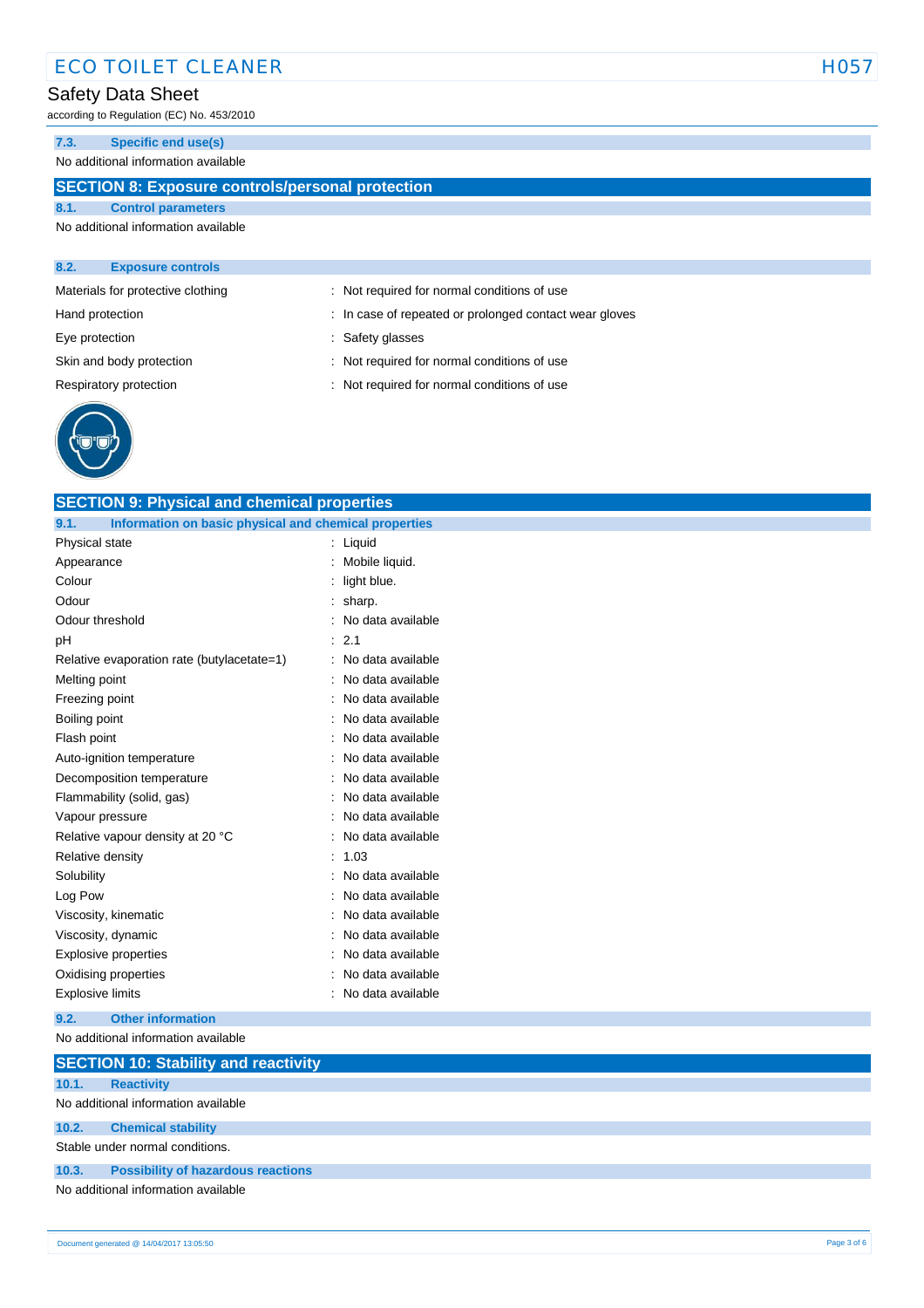## ECO TOILET CLEANER HOST

### Safety Data Sheet

according to Regulation (EC) No. 453/2010

| 10.4. | <b>Conditions to avoid</b>              |
|-------|-----------------------------------------|
|       | No additional information available     |
| 10.5. | Incompatible materials                  |
|       | No additional information available     |
| 10.6. | <b>Hazardous decomposition products</b> |
|       | No additional information available     |

**SECTION 11: Toxicological information 11.1. Information on toxicological effects** Acute toxicity **in the case of the case of the case of the case of the case of the case of the case of the case of the case of the case of the case of the case of the case of the case of the case of the case of the case of** Skin corrosion/irritation : Not classified pH: 2.1 Serious eye damage/irritation : Causes serious eye irritation. pH: 2.1 Respiratory or skin sensitisation : Not classified Germ cell mutagenicity **Second Contract Contract Contract Contract Contract Contract Contract Contract Contract Contract Contract Contract Contract Contract Contract Contract Contract Contract Contract Contract Contract Co** Carcinogenicity : Not classified Reproductive toxicity **in the contract of the CR** extends the Not classified Specific target organ toxicity (single exposure) : Not classified Specific target organ toxicity (repeated exposure) : Not classified Aspiration hazard : Not classified

#### **SECTION 12: Ecological information**

| <b>Toxicity</b><br>12.1.                                                            |                                     |  |  |
|-------------------------------------------------------------------------------------|-------------------------------------|--|--|
| <b>Citric acid (77-92-9)</b>                                                        |                                     |  |  |
| LC50 fishes 1                                                                       | $> 100$ mg/l                        |  |  |
| EC50 other aquatic organisms 1                                                      | 85 mg/l                             |  |  |
| EC50 other aquatic organisms 2                                                      | IC50 algea (72 h) mg/l              |  |  |
| Oxirane, 2-methyl-, polymer with oxirane, mono(2-propylheptyl) ether (Polymer_DT03) |                                     |  |  |
| LC50 fishes 1                                                                       | $> 10 - 100$ mg/l                   |  |  |
| EC50 Daphnia 1                                                                      | $> 10 - 100$ mg/l                   |  |  |
| ErC50 (other aquatic plants)                                                        | $> 10 - 100$ mg/l                   |  |  |
| 12.2.<br><b>Persistence and degradability</b>                                       |                                     |  |  |
| No additional information available                                                 |                                     |  |  |
| 12.3.<br><b>Bioaccumulative potential</b>                                           |                                     |  |  |
|                                                                                     |                                     |  |  |
| <b>Citric acid (77-92-9)</b>                                                        |                                     |  |  |
| Log Pow                                                                             | $-1.64$                             |  |  |
| 12.4.<br><b>Mobility in soil</b>                                                    |                                     |  |  |
|                                                                                     | No additional information available |  |  |
| 12.5.<br><b>Results of PBT and vPvB assessment</b>                                  |                                     |  |  |
| No additional information available                                                 |                                     |  |  |
| Other adverse effects<br>12.6.                                                      |                                     |  |  |
| No additional information available                                                 |                                     |  |  |
| <b>SECTION 13: Disposal considerations</b>                                          |                                     |  |  |
| <b>Waste treatment methods</b><br>13.1.                                             |                                     |  |  |
| No additional information available                                                 |                                     |  |  |
| <b>SECTION 14: Transport information</b>                                            |                                     |  |  |
| In accordance with ADR / RID / IMDG / IATA / ADN                                    |                                     |  |  |
| 14.1.<br><b>UN number</b>                                                           |                                     |  |  |
| Not regulated for transport                                                         |                                     |  |  |
| <b>UN proper shipping name</b><br>14.2.                                             |                                     |  |  |
| Proper Shipping Name (ADR)                                                          | : Not applicable                    |  |  |
| Document generated @ 14/04/2017 13:05:50                                            | Page 4 of 6                         |  |  |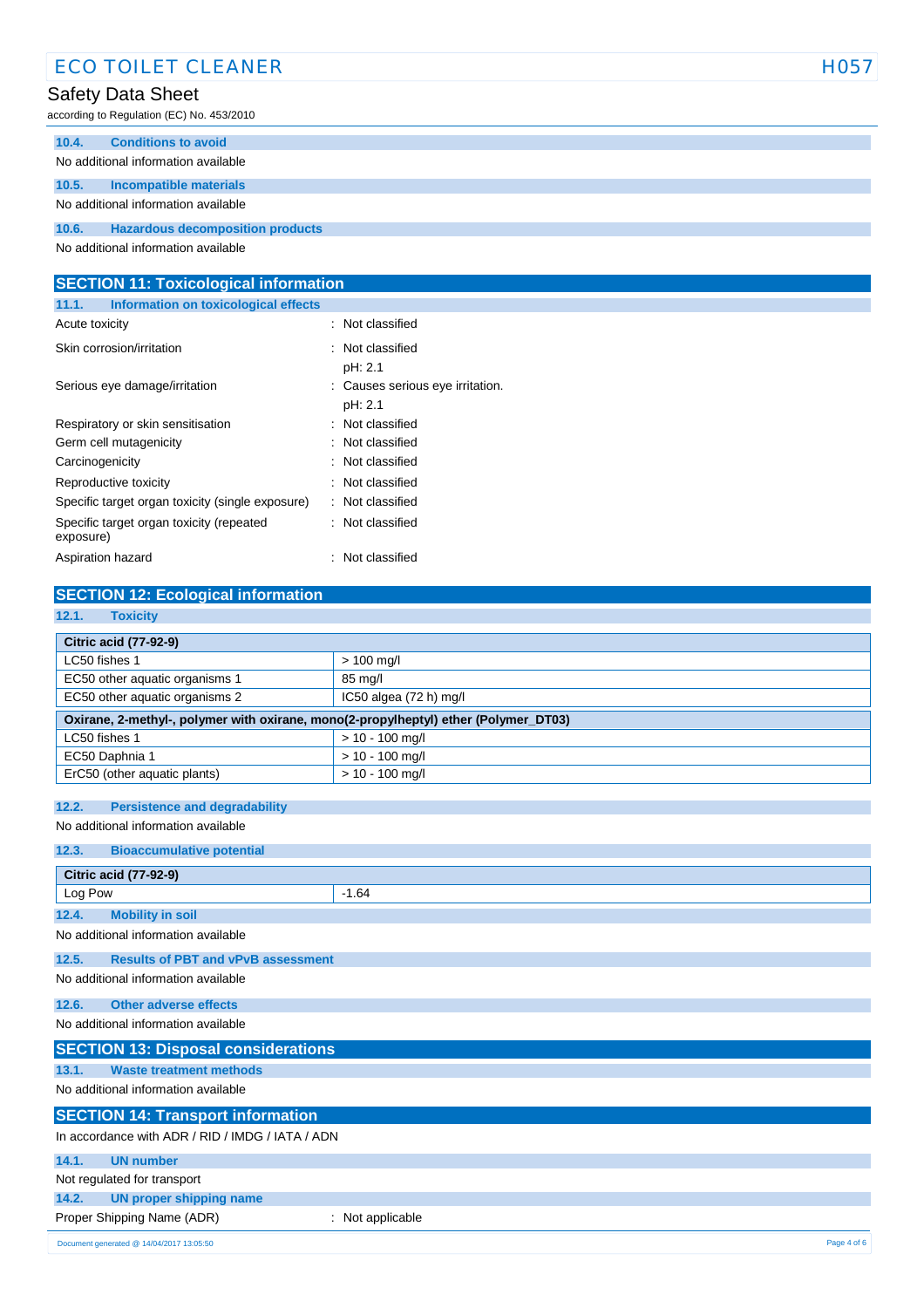| <b>ECO TOILET CLEANER</b>                                                                                | H057                                                                                           |
|----------------------------------------------------------------------------------------------------------|------------------------------------------------------------------------------------------------|
| Safety Data Sheet                                                                                        |                                                                                                |
| according to Regulation (EC) No. 453/2010                                                                |                                                                                                |
| Proper Shipping Name (IMDG)                                                                              | : Not applicable                                                                               |
| Proper Shipping Name (IATA)                                                                              | Not applicable                                                                                 |
| 14.3.<br><b>Transport hazard class(es)</b>                                                               |                                                                                                |
| <b>ADR</b>                                                                                               |                                                                                                |
| Transport hazard class(es) (ADR)                                                                         | : Not applicable                                                                               |
| <b>IMDG</b>                                                                                              |                                                                                                |
| Transport hazard class(es) (IMDG)                                                                        | Not applicable<br>÷.                                                                           |
|                                                                                                          |                                                                                                |
| <b>IATA</b>                                                                                              |                                                                                                |
| Transport hazard class(es) (IATA)                                                                        | : Not applicable                                                                               |
|                                                                                                          |                                                                                                |
| 14.4.<br><b>Packing group</b>                                                                            |                                                                                                |
| Packing group (ADR)                                                                                      | : Not applicable                                                                               |
| Packing group (IMDG)                                                                                     | Not applicable                                                                                 |
| Packing group (IATA)                                                                                     | Not applicable                                                                                 |
| 14.5.<br><b>Environmental hazards</b>                                                                    |                                                                                                |
| Dangerous for the environment<br>Marine pollutant                                                        | No<br>No                                                                                       |
| Other information                                                                                        | No supplementary information available                                                         |
|                                                                                                          |                                                                                                |
| 14.6.<br><b>Special precautions for user</b>                                                             |                                                                                                |
| - Overland transport                                                                                     |                                                                                                |
| No data available                                                                                        |                                                                                                |
| - Transport by sea                                                                                       |                                                                                                |
| No data available                                                                                        |                                                                                                |
| - Air transport                                                                                          |                                                                                                |
| No data available                                                                                        |                                                                                                |
| 14.7.                                                                                                    | Transport in bulk according to Annex II of MARPOL 73/78 and the IBC Code                       |
| Not applicable                                                                                           |                                                                                                |
| <b>SECTION 15: Regulatory information</b>                                                                |                                                                                                |
| 15.1.                                                                                                    | Safety, health and environmental regulations/legislation specific for the substance or mixture |
| <b>EU-Regulations</b><br>15.1.1.                                                                         |                                                                                                |
|                                                                                                          |                                                                                                |
| Contains no substances with Annex XVII restrictions<br>Contains no substance on the REACH candidate list |                                                                                                |
| Contains no REACH Annex XIV substances                                                                   |                                                                                                |
|                                                                                                          |                                                                                                |
| 15.1.2.<br><b>National regulations</b>                                                                   |                                                                                                |
| Germany                                                                                                  |                                                                                                |
| VwVwS Annex reference                                                                                    | : Water hazard class (WGK) 1, slightly hazardous to water (Classification according to VwVwS,  |
|                                                                                                          | Annex 4)                                                                                       |
| 12th Ordinance Implementing the Federal<br>Immission Control Act - 12. BlmSchV                           | : Is not subject of the 12. BImSchV (Hazardous Incident Ordinance)                             |
|                                                                                                          |                                                                                                |
| 15.2.                                                                                                    |                                                                                                |
| <b>Chemical safety assessment</b><br>No additional information available                                 |                                                                                                |
|                                                                                                          |                                                                                                |
| <b>SECTION 16: Other information</b>                                                                     |                                                                                                |
|                                                                                                          |                                                                                                |
| Full text of R-, H- and EUH-phrases:                                                                     |                                                                                                |

| Acute Tox. 4 (Oral) | Acute toxicity (oral), Category 4             |
|---------------------|-----------------------------------------------|
| Eve Dam. 1          | Serious eye damage/eye irritation, Category   |
| Eye Irrit. 2        | Serious eye damage/eye irritation, Category 2 |